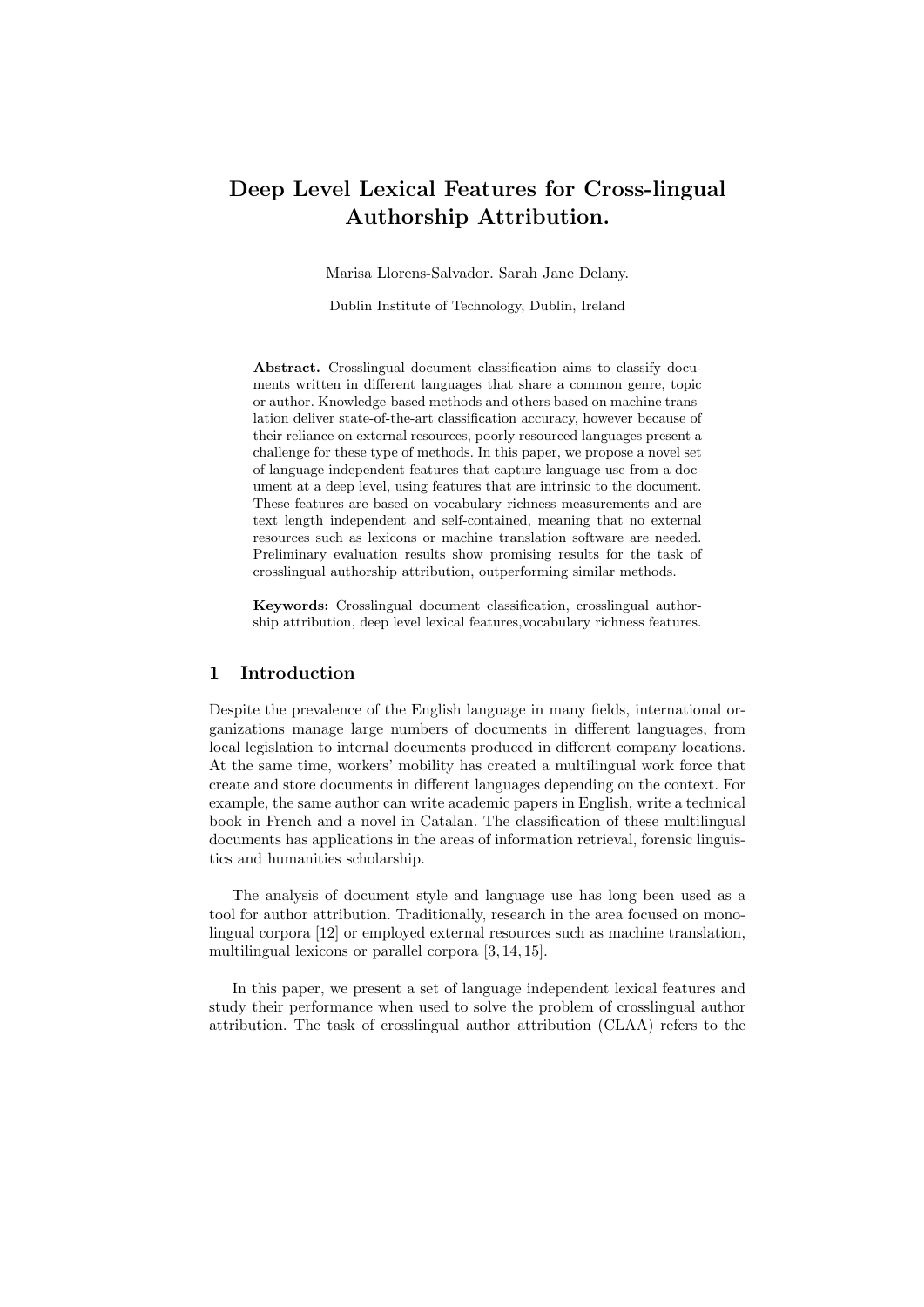identification of the author of a document written in language  $x_i$  from a pool of known authors whose known documents are written in languages  $x_1, x_2, \ldots, x_n$ . The aim of the method is to identify the author of an unseen document without prior knowledge about its language, i.e. without using any language specific features, tuning for a particular language or the use of machine translation/lexicon aid in a completely language independent implementation.

The proposed method builds on traditional vocabulary richness measures (VR), such as type-token ratio or hapaxes frequency. Traditional vocabulary richness features are text-length dependent and provide a small number of features (type-token ratio being the best example with only one value representing each text). In order to overcome these limitations, our proposed method for feature extraction calculates features on fixed length samples of text extracted from the document. Mean and dispersion values for vocabulary richness are calculated obtaining  $8$  deep level lexical features. The performance of different sample sizes  $i$ is studied individually and as combinations of sizes, providing information about text consistency through the document and characteristic vocabulary use.

# 2 Related Work

Monolingual author attribution has in the last few years achieved a high level of accuracy using lexical features such as frequencies of the most common words and Burrow's Delta to calculate distances between documents [1, 4, 7, 11, 13]. Other lexical features used in monolingual author attribution include frequencies of stop words [2] and word n-grams. In these models, a feature vector with all features (n-grams or stop words) contained in the document and their frequencies characterizes each document. The problem when extending these methods to multilingual corpora is that the dimensions of the feature vectors in different languages are in general orthogonal, giving zero as the similarity measure between documents. Character n-grams have been applied to different languages and have obtained high levels of accuracy at the expense of high dimensionality with feature set sizes in the thousands [7]. At a syntactic level, features such as part-of-speech and frequency of verbs and pronouns have achieved high level of accuracy as well [6]. However, all the above features are either language dependent or involve high dimensional feature sets.

Traditional vocabulary richness like the type-token ratio are language independent, however, they depend on text length and for this reason have been replaced in recent times by more complex features. These features include the Moving Window Type-Token Ratio and the Moving Window Type-Token Ratio Distribution [5, 8]. Despite their language independence nature, traditional measurements of vocabulary richness have not delivered highly accurate results in the past [13]. Consequently, they have been replaced by the use of lexical features in combination with machine translation software or lexicons/dictionaries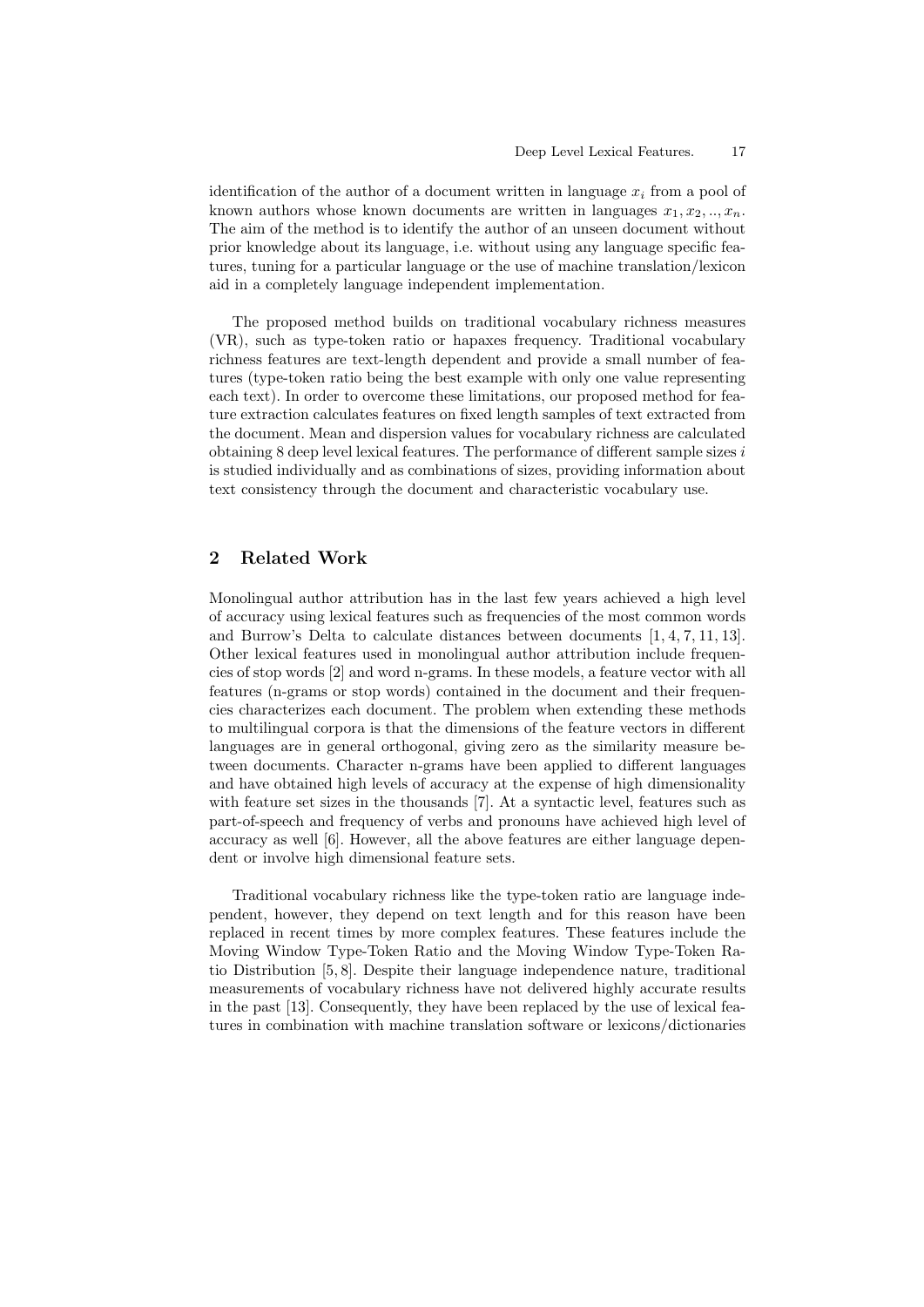#### 18 Llorens-Salvador & Delany

to bring all documents into the same language space with wikipedia and the eurovoc corpus the most commonly used resources [9, 10, 14].

## 3 Methodology

Based on vocabulary richness and frequency spectrum values, the proposed features and method for feature extraction define a way of quantifying the style of a text by analysing the use of vocabulary in samples of different sizes taken from the text. These samples are based on the idea of a moving window type-token ratio using fixed size samples and hence avoiding the shortcomings of the typetoken ratio. These features extend the moving window type-token ratio as more granular measurements of word frequencies are extracted.

Three sampling methods are included in the framework: (i) Fragment sampling (FS), (ii) Bags-of-words sampling (BS) and (iii) the combination of both Bag-Fragment sampling (BFS).

Fragment sampling  $(FS)$  is defined as the process of randomly obtaining n samples of i consecutive words, starting from a word chosen at random and each sample is referred to as a fragment. Given the random nature of the sampling process these fragments can overlap and are not following any sequence in terms of overall location in the text. Bags-of-words sampling (BS) involves the use of  $i$  words sampled randomly from any part of the document and follows the well known concept of treating a text as a bag-of-words where the location of words is ignored .

The proposed set of language independent lexical features is extracted following a 4 step process:

STEP 1: A number  $n$  of document samples of size  $i$  is extracted. STEP 2: Values for frequency features are calculated per sample. STEP 3: Values for mean and dispersion features calculated across the  $n$ samples. STEP 4: Back to step 1 for a new sample size  $i$ .

The general parameters of the method are: type of sample (Fragment, Bags-of-

words or both), sample sizes  $i_1, i_2, \ldots, i_M$  and number of samples n per sample size. Figure 1 depicts a diagram for the extraction process for BFS. FS and BS are represented by the left and right hand-side of the diagram respectively.

The proposed set of frequency features are based on the analysis of the frequency spectrum, i.e. how many times each feature appears. A typical example of this type of features is the number of hapaxes or words that appear only once in the text. Instead of using the entire frequency spectrum and in order to reduce the number of features and capture information in a compact way, a novel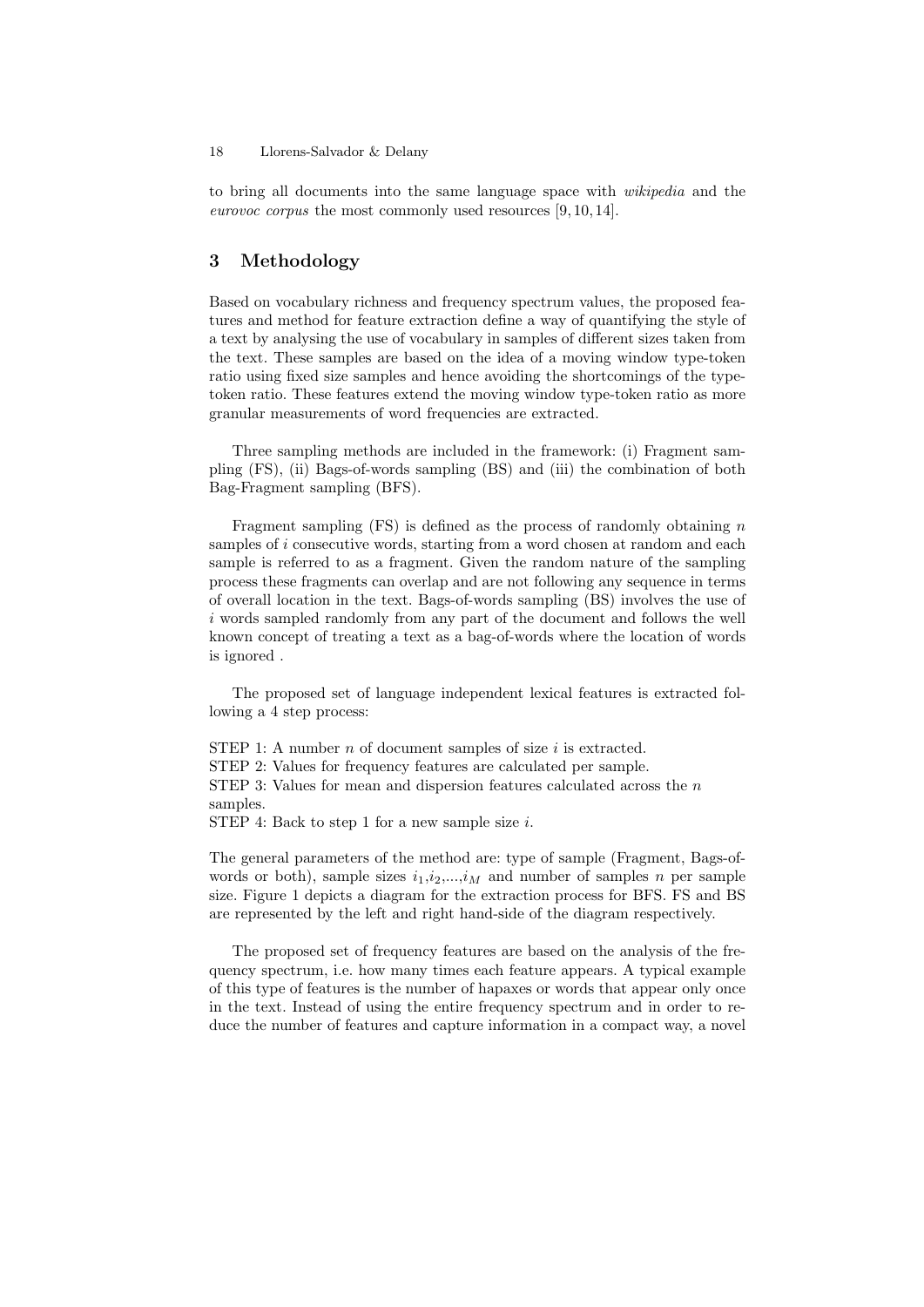

Fig. 1. BFS process summary diagram.

method of frequency spectrum representation is presented.

The frequency spectrum for different texts shows regular behaviour for the initial low frequencies, however, after frequency 10 the number of words for each frequency becomes less stable as can be seen in Figure 2, which shows the frequency spectrum for Charles Dickens' Oliver Twist in its original language. For this reason, frequency values over 10 are not used for the purpose of feature extraction. Notwithstanding these considerations, the words included in that frequency range (over 10) are not entirely neglected as they feature as part of the overall vocabulary and hence contribute to the classification process.

The frequency spectrum for values of frequency between 1 and 10 is regular (quasi linear) and hence suitable for a small number of points to represent its behaviour. In order to reduce the dimensions of the feature set and given the quasi linear behaviour of the data, a further simplification is performed and groupings of 1, 2-4, and 5-10 are used. Each frequency range is represented by a feature, obtaining 3 features to represent the frequency spectrum between 1 and 10 and a separate fourth feature that represents the vocabulary or different unique words present in the text. Figure 2a shows the 3 features representation of data for Charles Dickens' Oliver Twist in its original language English plotted on top of the overall frequency spectrum.

The feature representation of the frequency spectrum for values of frequency between 1 and 10 holds for fragments and bags-of-words samples as shown on Figure 2b. The sampling process allows for dispersion features to be calculated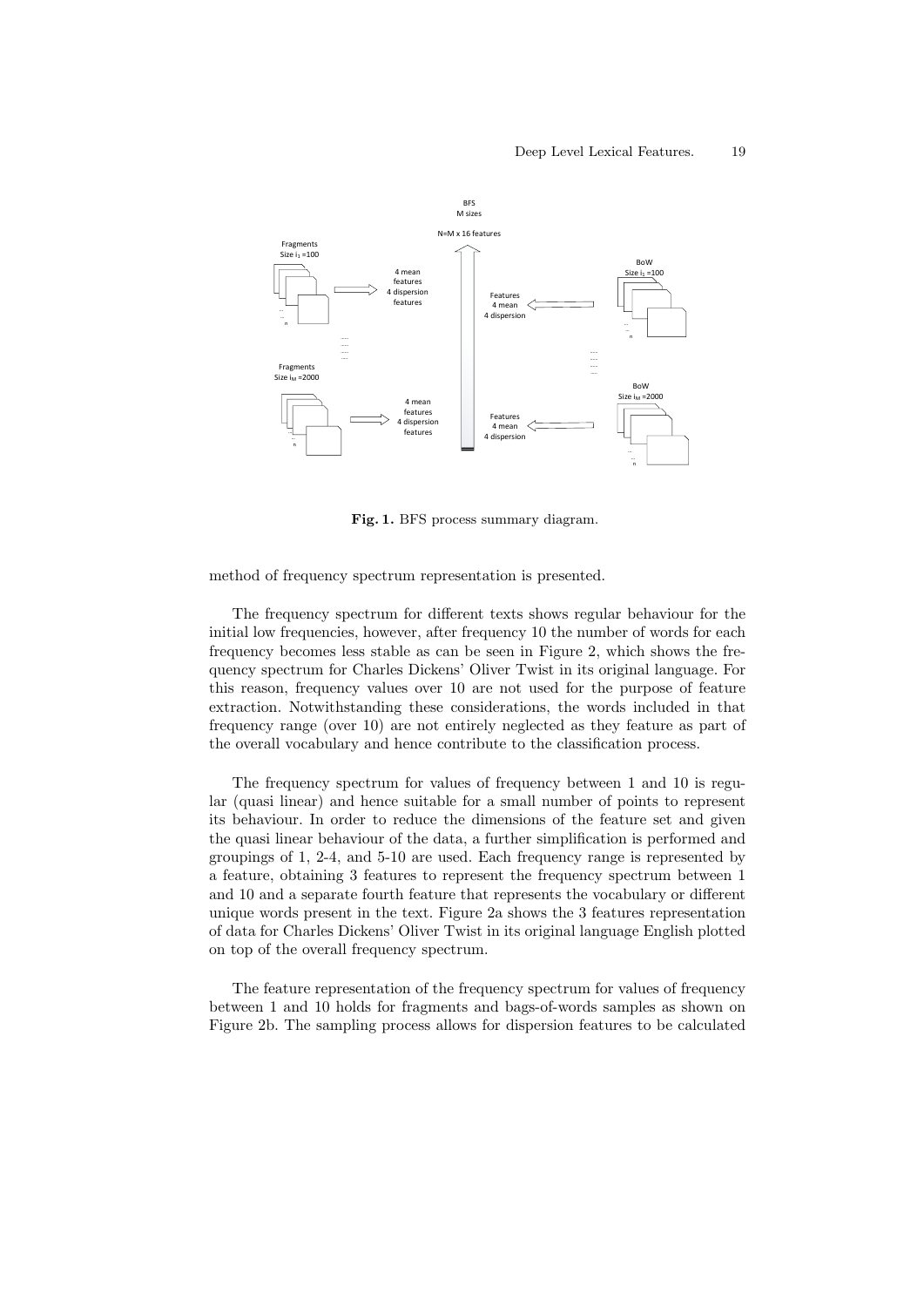providing a measurement of the homogeneity of the text.



Fig. 2. Oliver Twist (Charles Dickens) a. Frequency spectrum with 3 features b. Fragment and bags-of-words sample  $(i=200)$  with 3 features.

Table 1 shows the proposed mean and dispersion features for the frequency groupings and vocabulary.

|                             | 1 Size of vocabulary per sample.                                        |  |  |
|-----------------------------|-------------------------------------------------------------------------|--|--|
|                             | 2 Number of local hapaxes $h_i$ .                                       |  |  |
|                             | 3 Number of words with frequency 2, 3 and 4.                            |  |  |
|                             | 4 Number of words with frequency 5 to 10.                               |  |  |
|                             | 5. Coefficient of variation for vocabulary.                             |  |  |
|                             | 6. Coefficient of variation for local hapaxes.                          |  |  |
|                             | 7. Coefficient of variation for words with frequency 2, 3 and 4.        |  |  |
|                             | $ 8. \text{Coefficient of variation for words with frequency 5 to 10.}$ |  |  |
| Table 1 Deep level footning |                                                                         |  |  |

Table 1. Deep level features.

The sampling process is repeated for a number,  $M$ , of sample sizes,  $i$ , and the 8 features calculated for each size. This provides a variable number of final features depending on the number of sizes selected. The size of the resulting set of features depends on M, the number of different sizes sampled. The total number of features N is  $N = 8 \times M$  for FS and BS and  $N = 16 \times M$  for BFS.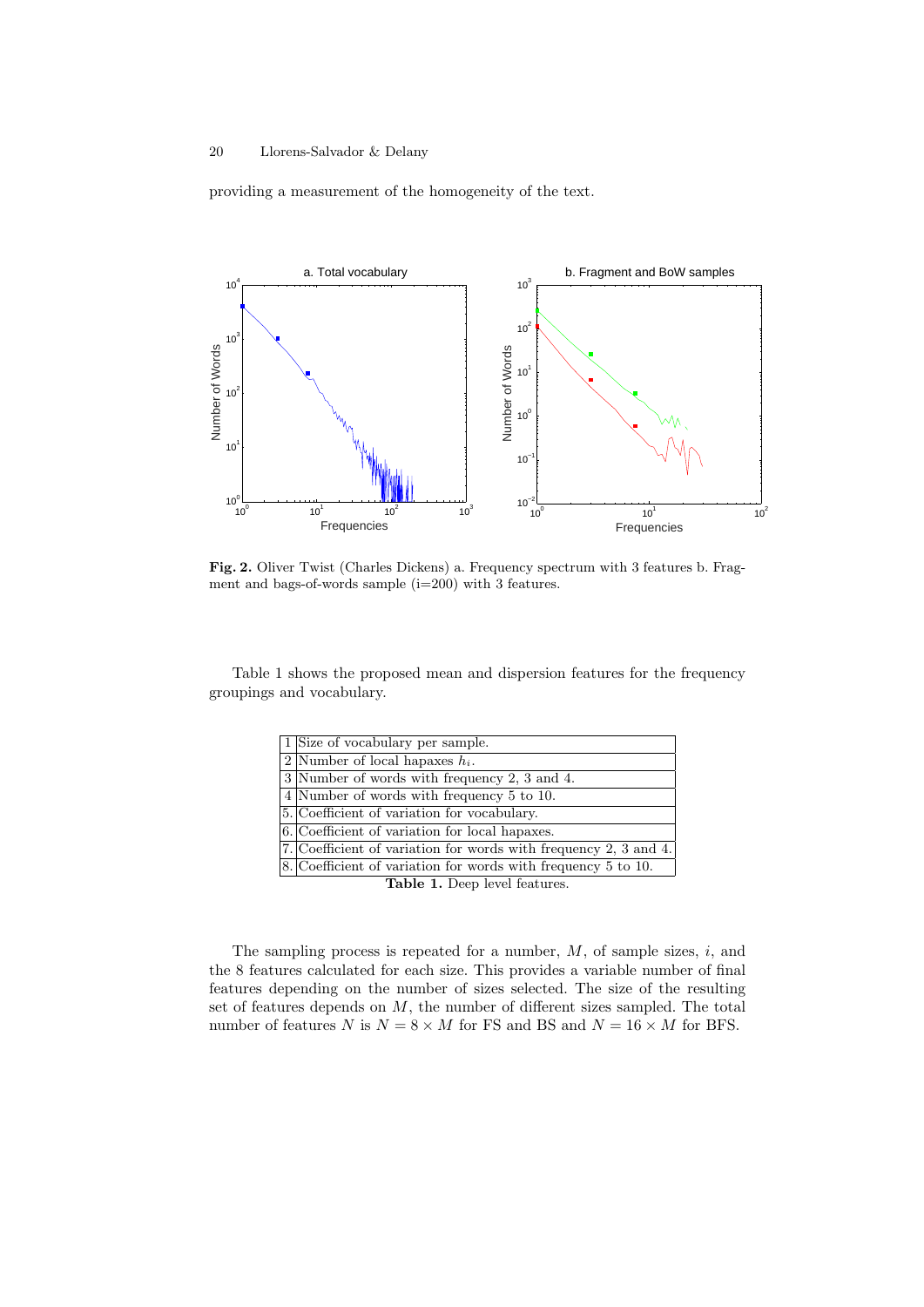#### 3.1 Datasets

In order to adjust the parameters of the proposed feature extraction method, a multilingual corpus of literary works was compiled. Due to the cross-lingual nature of the experiments, documents in different languages created by the same author are required. Literary translation is believed to keep the markers from the original author and the influence of the translator is weak [16], therefore the corpus used in the experiments is formed by original works by 8 authors and translated novels from the same 8 authors. It includes two datasets: Dataset 1, a balanced dataset of original documents and Dataset 2 a unbalanced extended version including translations. Dataset 1 contains 120 literary texts from 8 different authors (15 documents per author) in 4 different languages (English, Spanish, German and French) as can be seen in Table 2. Dataset 2 includes all documents from Dataset 1 plus 85 additional documents which are translations of literary texts by some of the 8 authors from Dataset 1. A summary of the translations in Dataset 2 can be found in Table 3. All documents were obtained from the Gutenberg project website<sup>1</sup>.

| $\bm{\mathrm{[Author]}}$ | Average document |
|--------------------------|------------------|
|                          | length           |
| Charles Dickens          | 144222           |
| Ryder Haggard            | 97913            |
| Alexander Dumas          | 139681           |
| Jules Verne              | 84124            |
| J. W. von Goethe         | 67671            |
| F. Gerstäcker            | 51655            |
| V. Blasco Ibañez         | 100537           |
| B. Perez Galdos          | 126034           |
|                          |                  |

Table 2. Dataset 1 description: 4 languages, 8 authors and 15 documents per author.

| $\bm{\mathrm{[Author]}}$ | Language $(\#$ documents)           |
|--------------------------|-------------------------------------|
| Charles Dickens          | French $(13)$                       |
| Alexander Dumas          | English $(19)$ Spanish $(2)$        |
| Jules Verne              | English (21) German (3) Spanish (1) |
| J. W. von Goethe         | French $(1)$ English $(6)$          |
| V. Blasco Ibañez         | English $(13)$ French $(2)$         |
| B. Perez Galdos          | English $(5)$                       |

Table 3. Dataset 2 description: language and number of translated documents.

<sup>1</sup> https://www.gutenberg.org/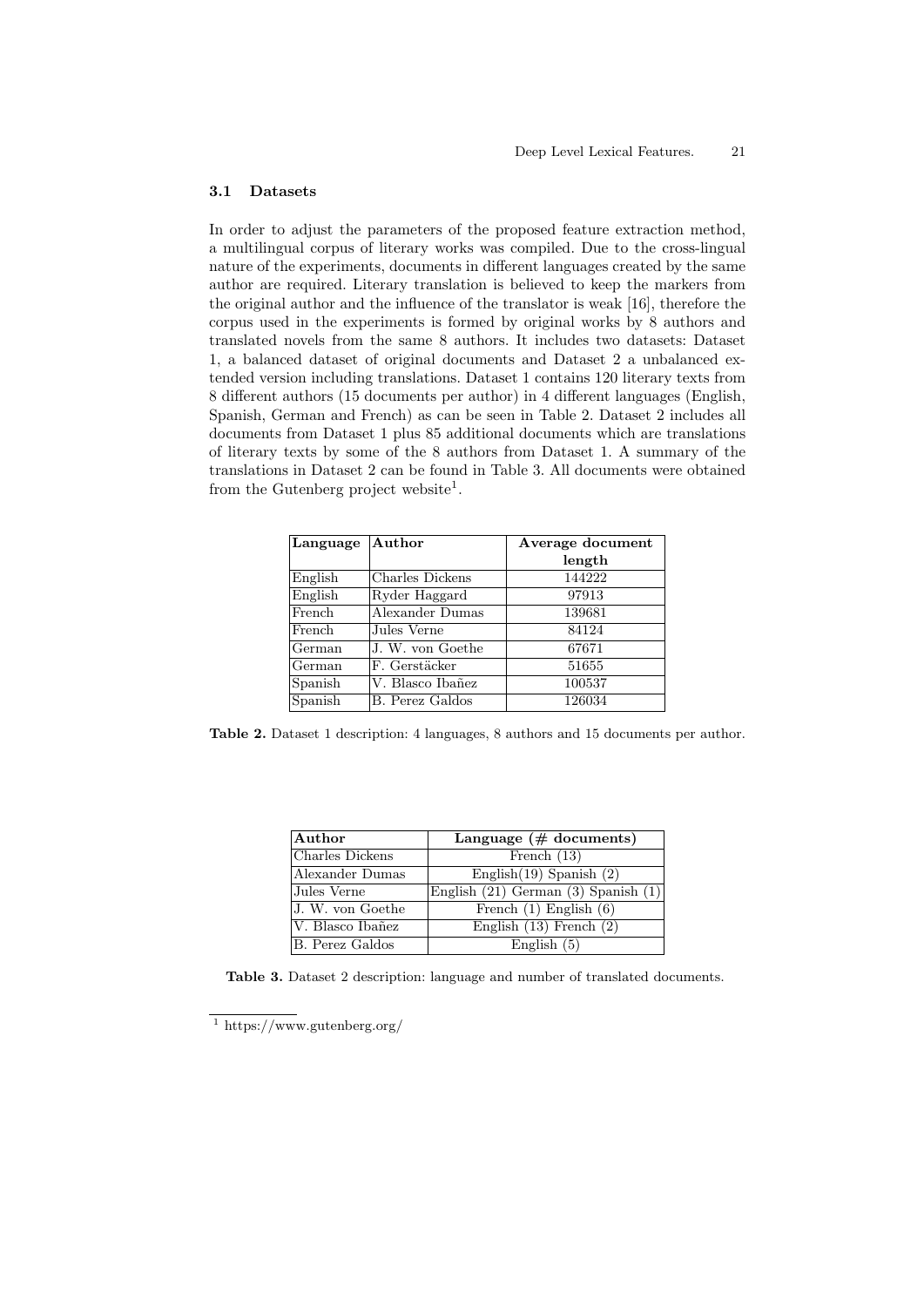#### 22 Llorens-Salvador & Delany

#### 3.2 Estimating optimum parameter values

The first parameter to be set is  $n$  the number of samples for each sample size i that is necessary to obtain a representative figure for average and dispersion values. An empirical study has been performed with 10 to 2000 samples of each size, using a Random Forest classifier and leave one out cross validation. The results of the classification using Fragments and bags-of-words for Dataset 1 are shown on Figure 3.



Fig. 3. Number of samples vs. correctly classified documents

The number of correctly classified documents increases as the number of samples increases until a stable value is reached. Fragments and bags-of-words behave differently with more variation in the bags-of-words samples. Two threshold levels can be identified in figure 3, the first threshold is around the value of 200 samples, and the second threshold is around 700 samples where the results are more stable. However, as the computational time is an important factor in text analysis, the selected value for n, the number of samples, is fixed at 200 samples per sample size i.

#### 3.3 Optimum sample size or combination of sample sizes. Number of features.

Once the number of samples is fixed, we need to determine the sample sizes  $i$ that will produce the best performing set of features. For each sample size, the proposed method produces a set of 8 features. All sample sizes and their combinations will be empirically tested to evaluate the effect of different numbers of features on the final classification. For this experiment, the following sample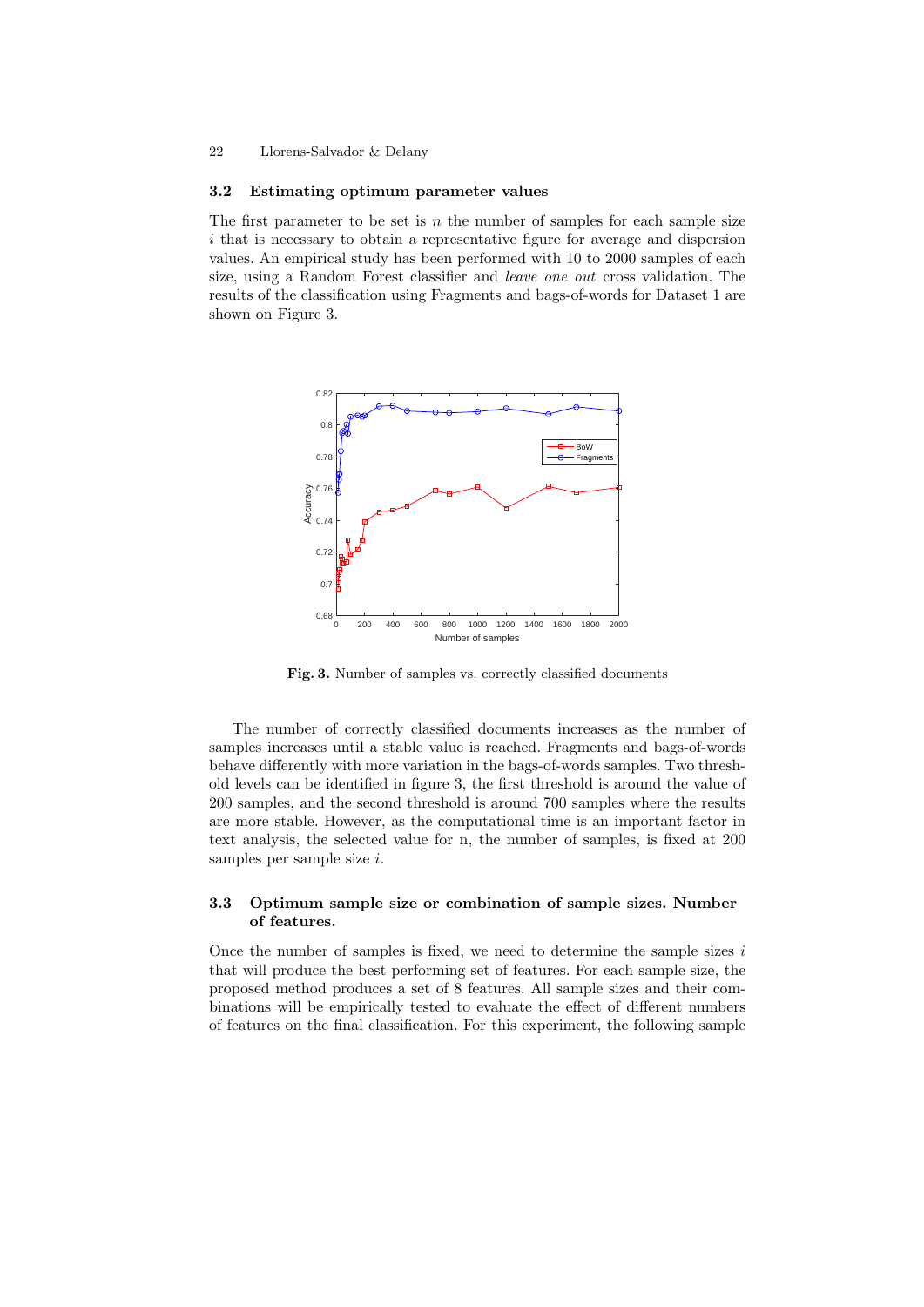sizes (fragments and bags-of-words) have been used: 200, 500, 800, 1000, 1500, 2000, 3000 and 4000.

Combinations of 1, 2, 3, 4, 5, 6, 7 and 8 different sample sizes were taken for both fragment and bag-of-words samples, as well as the combination of both types of samples. In order to optimize the number of features, the combination that produces the highest accuracy with the lowest number of features will be selected. The results, grouped per number of different sample sizes  $(M)$  and hence per total number of features, are shown in Figure 4. Figure 4 shows the results for fragments, bags-of-words and the combination of both for Datasets 1 and 2.



Fig. 4. Accuracy FS, BS and BFS for Datasets 1 and 2

The results from the different combinations of sample sizes show different responses to Dataset 1 and Dataset 2. The different nature of these two datasets explain the different behaviour of the type of samples for each dataset. Fragments are more powerful at discriminating between originals in a balanced setting whereas bags-of-words perform poorly when each author is represented by documents in only one language. On the other hand, bags-of-words provide stronger results for the more difficult problem presented in Dataset 2 where translations are included in the dataset. In both scenarios, the combination of both types of samples, BFS, provides the best results.

In terms of the final size of the feature set, which combines the type of sample and the number of sample sizes  $i$ , there is no significant improvement after  $2$  sizes are combined. The final size of the feature set is therefore  $N = 2(8_F + 8_B) = 32$ . A closer look at the combination of sizes that produce the best results show sizes 500 and 1000 obtaining the highest accuracy.

Preliminary evaluation of BFS applied to CLAA using the same cross-validation method (leave one novel out) and the same dataset as Bogdanova and Lazari-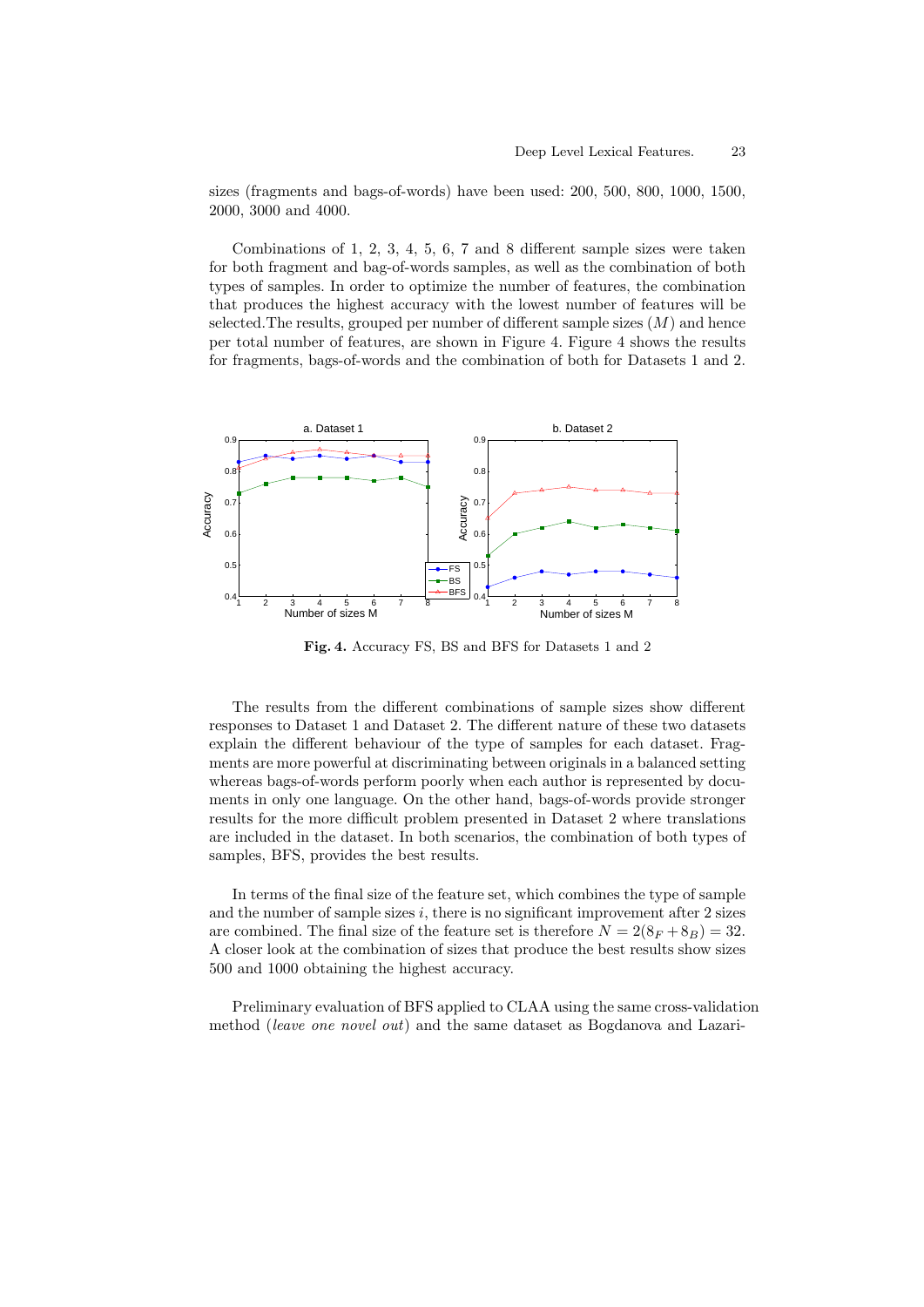#### 24 Llorens-Salvador & Delany

dou [3] shows that BFS achieves better classification results (0.47) than high level features without the use of machine translation (0.31). In this particular experiment, 27 documents plus 7 which are translations of one of the 27 are used, with the final dataset being formed by 275 texts extracted from the 34 original documents. For this reason, leave one novel out is used to avoid the classifier being trained on texts from the same document (or translations of it). Every time leave one novel out is performed on this dataset, a large number of texts are removed from the training data, hence the training set is small, which added to the short length of the texts, affects the overall classification performance. Machine translation methods achieve better results but are limited by the availability of resources in the given languages as well as the requirement to identify the target language beforehand.

### 4 Conclusion

This paper has presented a feature extraction method for language independent vocabulary richness measurements. Traditional vocabulary richness methods have not performed to state of the art accuracy values in the past and have been replaced with monolingual features such as word n-grams and partof-speech features. In order to work with multilingual corpora, previous research has used machine translation [3] and lexicons or texts available in several languages such as wikipedia [9] or eurovoc documents [14]. The proposed method expands traditional vocabulary richness using two types of samples: fragments and bags-of-words of fixed size. It calculates local measurements on those samples as well as the dispersion of those measurements over the samples. The method uses solely deep level intrinsic document measurements and hence no external resources are used.

Our experiments on cross-lingual authorship attribution show that BFS with deep lexical features is suitable for discriminating between authors in multilingual task using a relatively small feature set and no external resources. Even though the accuracy of machine translation based methods is still significantly higher, the experiments reproduced deal with highly popular languages such as English and Spanish, and results for low resource languages are expected to be lower. In these situations, a method based on intrinsic document features such as the one presented in this paper, provides a solution that is not biased by the amount of external resources available. Further work will focus firstly on extensive evaluation of the performance of BFS at a variety of cross-lingual tasks and secondly on the exploration of deep level features used in combination with other language independent methods (implementation-wise) such as character n-grams or methods based on punctuation and sentence length measurements.

## References

1. Ahmed Shamsul Arefin, Renato Vimieiro, Carlos Riveros, Hugh Craig, and Pablo Moscato. An Information Theoretic Clustering Approach for Unveiling Authorship